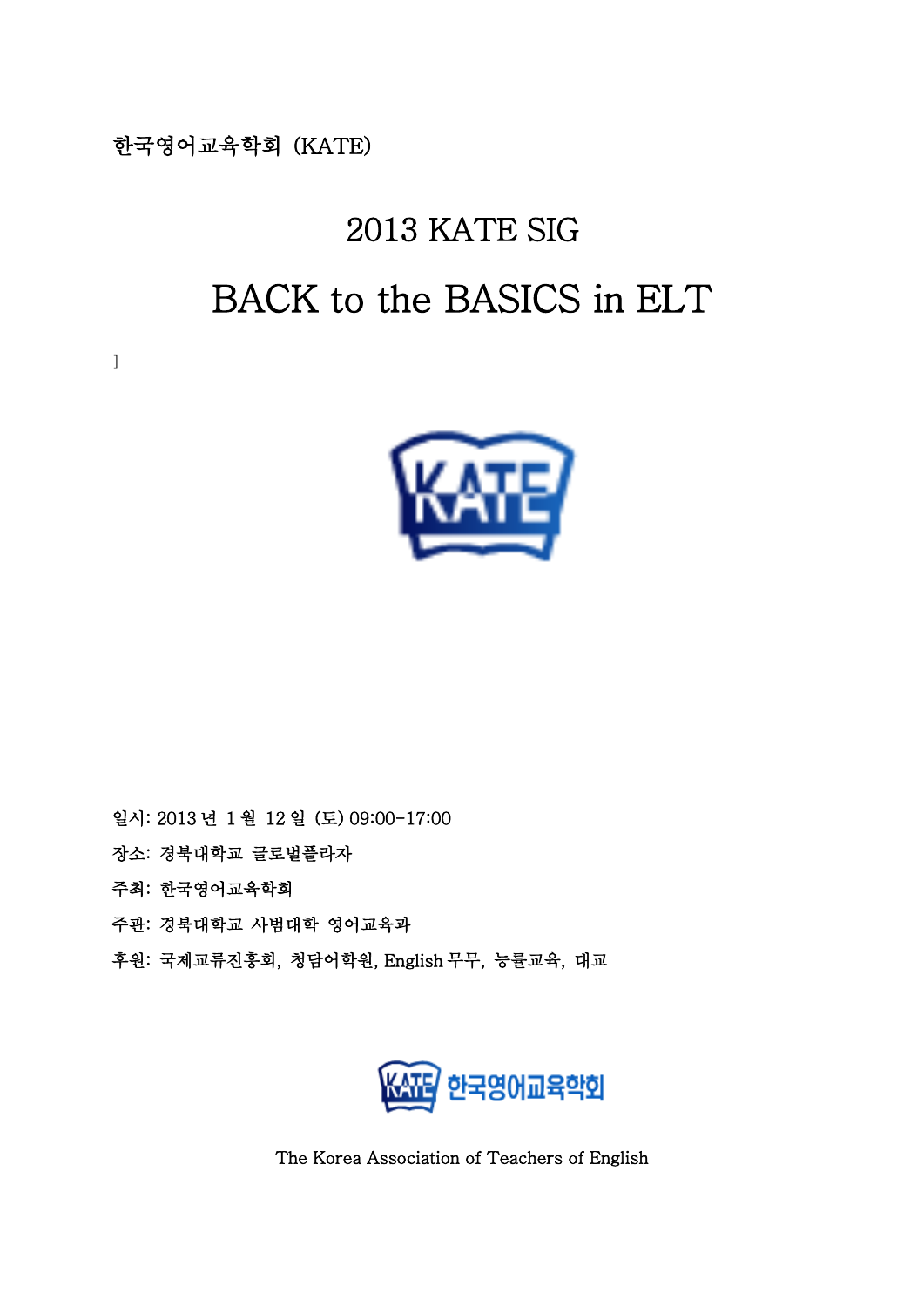#### [전체 프로그램]

| $9:00-$           | 등록 및 회원 가입                    |                           |                            |                                             |                                                 |                                          |
|-------------------|-------------------------------|---------------------------|----------------------------|---------------------------------------------|-------------------------------------------------|------------------------------------------|
| Room              | 303 호                         | 304 호                     | 307 호                      | 308 호                                       | 309 호                                           | 310 호                                    |
| $9:30-$<br>12:00  | <b>Teacher</b><br>Development | Corpus                    | Critical<br>Pedagogy       | <b>SLA</b>                                  | English<br>Literature &<br>Culture<br>Education | Materials &<br>Curriculum<br>Development |
|                   | 좌장:                           | 좌장:                       | 좌장:                        | 좌장:                                         | 좌장:                                             | 좌장:                                      |
|                   | 이재근                           | 박명수                       | 정숙경                        | 김영규                                         | 김경한                                             | 임찬빈                                      |
|                   | (교원대)                         | (IGSE)                    | (대전대)                      | (이화여대)                                      | (교원대)                                           | (평가원)                                    |
| 12:00-<br>13:00   | 점심 (글로벌플라자)                   |                           |                            |                                             |                                                 |                                          |
| 13:00-<br>13:20   | 효석홀                           |                           |                            | 환영사<br>오준일(KATE 회장)<br>환영사<br>함인석(경북대학교 총장) |                                                 |                                          |
| 13:20-<br>14:10   |                               |                           | 민찬규(교원대): 영어과 교사교육의 회고와 전망 | Plenary Speech                              |                                                 |                                          |
| $14:10-$<br>14:30 | 휴식                            |                           |                            |                                             |                                                 |                                          |
| Room              | 303 호                         | 304 호                     | 307 호                      | 308 호                                       | 309 호                                           | 310 호                                    |
| 14:30-<br>17:00   | Teaching<br>Young Learners    | <b>ELT</b><br>Methodology | <b>ESP</b>                 | <b>TEE</b>                                  | <b>ICT</b>                                      | <b>English Testing</b>                   |
|                   | 좌장:                           | 좌장:                       | 좌장:                        | 좌장:                                         | 좌장:                                             | 좌장:                                      |
|                   | 박선호                           | 임정완                       | 전지현                        | 성귀복                                         | 김정렬                                             | 정태영                                      |
|                   | (경인교대)                        | (대구대)                     | (이화여대)                     | (인하대)                                       | (교원대)                                           | (육사)                                     |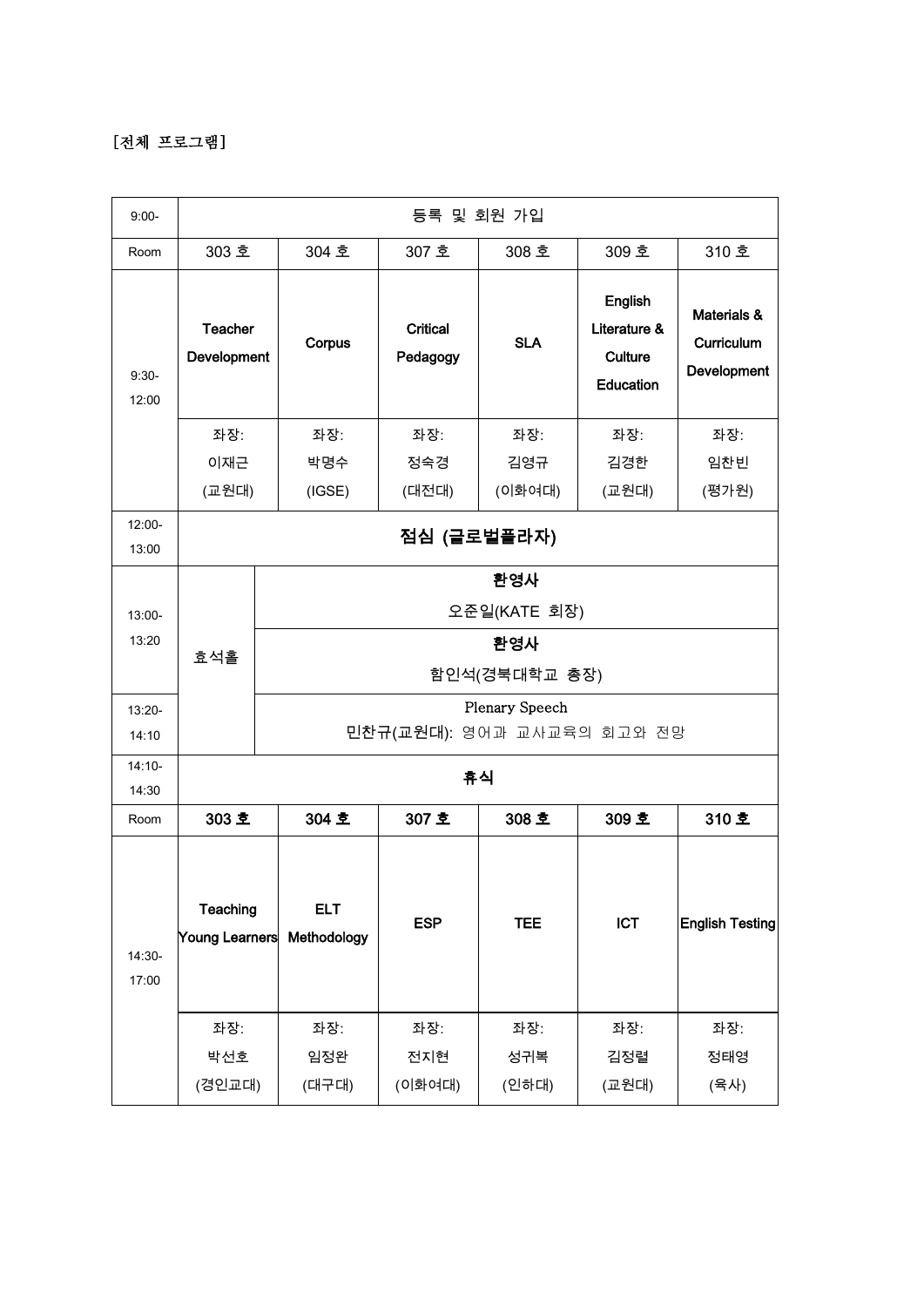#### [분과별 일정]

#### 1. Teacher Development (303 호) 좌장: 이재근(교원대)

| 시간                   | 발표 제목 및 발표자                                                                                         | 토론자           |
|----------------------|-----------------------------------------------------------------------------------------------------|---------------|
| 주제: 영어 교사 전문성 신장의 방향 |                                                                                                     |               |
| $9:30-9:45$          | 초등 영어 학습 부진학생 지도를 위한 단계별 읽기<br>교재 개발 방안 연구<br>권민지(전북 김제동초)                                          | 이혜원<br>(평가원)  |
| $9:45-10:00$         | Phonics-Teaching Methods English Reading<br>based on The Revised National Curriculum<br>윤경진(서울 서교초) | 김성식<br>(전주교대) |
| $10:00 - 10:15$      | 초등학교 영어 교과서 문화 내용 지도 방안<br>김동연(대구 달성초)                                                              | 하명애<br>(대전대)  |
| $10:15 - 10:30$      | 초등학교 영어교육 이머젼 지도<br>정은숙(UC Santa Babara)                                                            | 이혜워<br>(평가원)  |
| $10:30-10:40$        | 휴식                                                                                                  |               |
| $10:40-10:55$        | 초등학교 영어 어휘 지도 개선 방안<br>김은주(교원대)                                                                     | 김윤규<br>(교원대)  |
| $10:55 - 11:10$      | 교사 전문성 향상을 위한 프로그램 개발 방안<br>정미라(경기 용인구성고)                                                           | 나경희<br>(충북대)  |
| $11:10-11:25$        | Secondary School Teachers 를 위한 영어지도법<br>하명애(대전대)                                                    |               |
| $11:25 - 11:40$      | 우수 고등학교 영어수업 특성 분석<br>이혜원(평가원)                                                                      | 이재근<br>(교원대)  |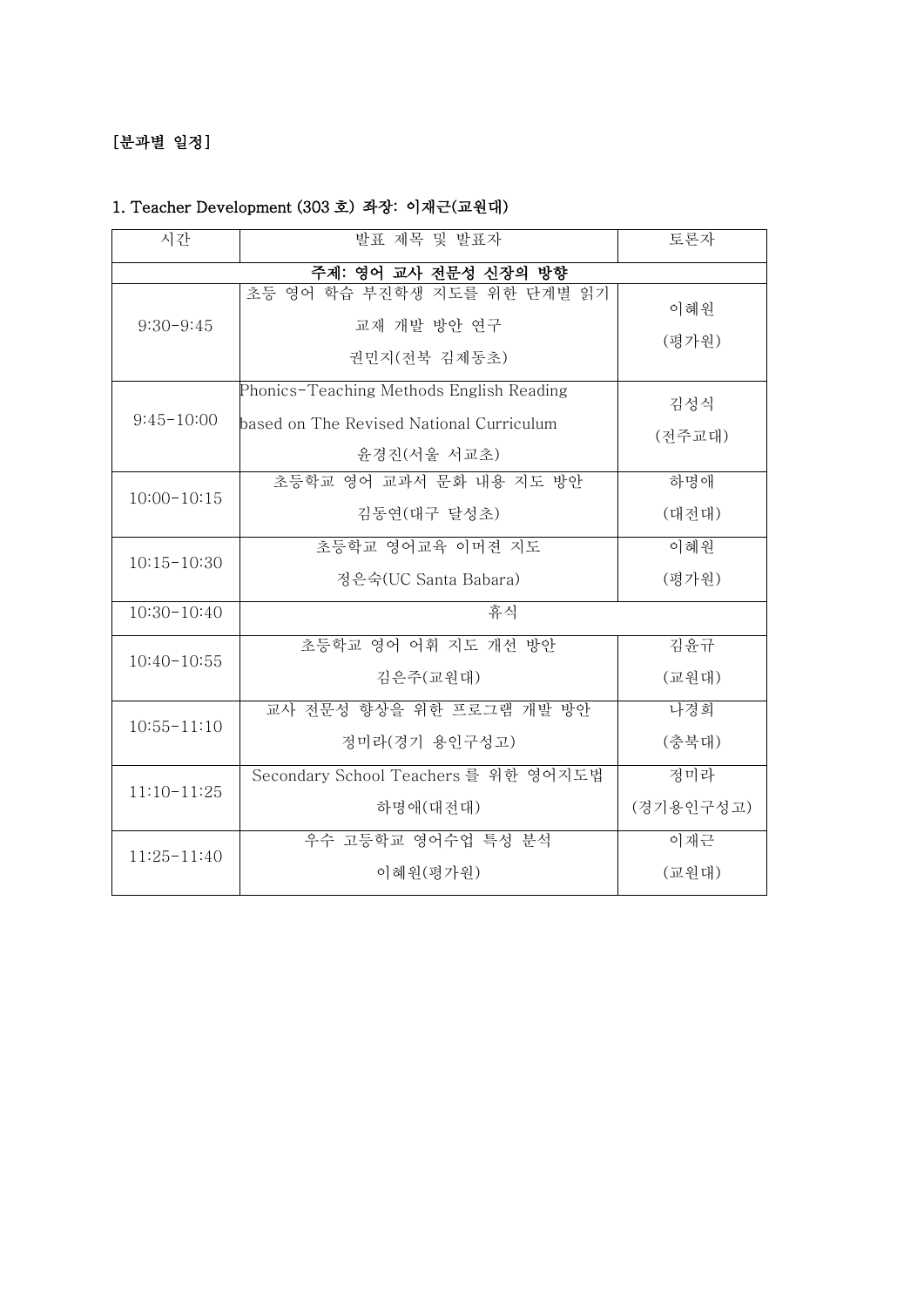#### 2. Corpus (304 호) 좌장: 박명수(IGSE)

| 시간                                                            | 발표 제목 및 발표자                                                                   |  |
|---------------------------------------------------------------|-------------------------------------------------------------------------------|--|
| 주제: ICLE-KR: New Chapter in Learner Corpus-based SLA Research |                                                                               |  |
|                                                               | The Korean sub-corpus of international corpus of learners' English:           |  |
| $9:30-09:55$                                                  | The ICLE-KR project                                                           |  |
|                                                               | 박명수(상명대)                                                                      |  |
| $09:55 - 10:20$                                               | Annotation of ICLE-KR                                                         |  |
|                                                               | 홍신철(부산외대)                                                                     |  |
|                                                               | Proficiency level-a fuzzy variable in computer learner corpora: Its           |  |
| $10:20-10:45$                                                 | implications on ICLE-KR                                                       |  |
|                                                               | 박명수(상명대)                                                                      |  |
|                                                               | Use of <i>I</i> in essays by Japanese EFL learners: Its implications on ICLE- |  |
| $10:45 - 11:10$                                               | KR                                                                            |  |
|                                                               | 정채관(평가원)                                                                      |  |
| $11:10-11:35$                                                 | Exemplification in learner writing: Its implications on ICLE-KR               |  |
|                                                               | 윤현숙(한국외대)                                                                     |  |
|                                                               | Linguistic and rhetorical features of the Korean L2 writers of English        |  |
| $11:35-12:00$                                                 | 남대현(울산과기대)                                                                    |  |

## 3. Critical Pedagogy (307 호) 좌장: 정숙경(대전대)

| 시간            | 발표 제목 및 발표자                                                   |
|---------------|---------------------------------------------------------------|
| $9:30-10:00$  | Critical Muliticulturalism and Second Language Education      |
|               | 이정아(성균관대), 허선민(한국외대)                                          |
|               | Subversive identities, Pedagogical Safe Houses and Critical   |
| $10:00-10:30$ | Learning 이현주(경기대), 서영미(이화여대)                                  |
| $10:30-10:50$ | 휴식                                                            |
|               | Assessment in multicultural societies: Applying democratic    |
| $10:50-11:20$ | principles and practices to language testing                  |
|               | 최유희(총신대), 장은영(경희대)                                            |
| $11:20-11:50$ | Performed Ethnography for Critical Language Teacher Education |
|               | 방준(부산외대), 김혜경(이화여대)                                           |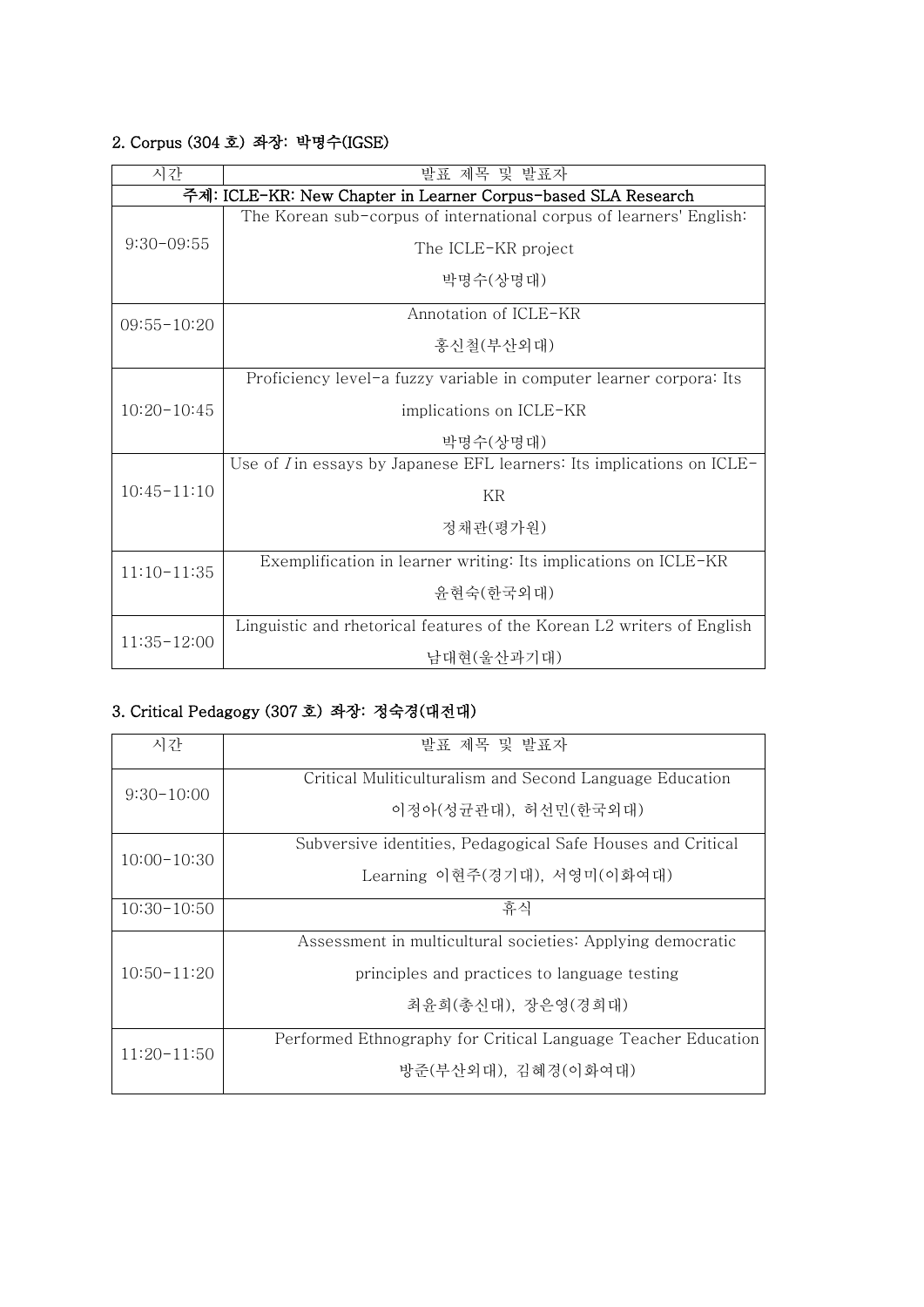#### 4. SLA (308 호) 좌장: 김영규(이화여대)

| 시간                    | 발표 제목 및 발표자                                                              |  |
|-----------------------|--------------------------------------------------------------------------|--|
| 주제: 제2 언어습득의 최근 연구 경향 |                                                                          |  |
| $09:30-09:35$         | 소개                                                                       |  |
|                       | 김영규(이화여대)                                                                |  |
|                       | Goo, J., & Mackey, A. (2013). The case against the case against recasts. |  |
| $09:35 - 10:35$       | Studies in Second Language Acquisition, 35(1).                           |  |
|                       | 구재명(광주교대)                                                                |  |
| $10:35-10:55$         | 휴식                                                                       |  |
|                       | A comparison of current research topics and methods between domestic     |  |
| $10:55 - 11:55$       | and international journals in SLA: From 2006 to 2012                     |  |
|                       | 최문홍, 마지현(전남대)                                                            |  |
| $11:55 - 12:00$       | 정리 및 공지 사항 전달                                                            |  |
|                       | 김영규(이화여대)                                                                |  |

## 5. English Literature & Culture Education (309 호) 좌장: 김경한(교원대)

| 시간              | 발표 제목 및 발표자                                            |
|-----------------|--------------------------------------------------------|
| $9:30-10:00$    | 개정 7차 초등영어 검정교과서 분석: 문화내용을 중심으로"                       |
|                 | 허근(한남대)                                                |
|                 | 총체적 언어 교수법 기반                                          |
| $10:00-10:30$   | 문학작품중심 문해교육의 이론적 배경                                    |
|                 | 김경한(교원대)                                               |
| $10:30-10:50$   | 휴식                                                     |
|                 | 텍스트 유형이 언어습득에 미치는 영향: Narrative text 와 expository text |
| $10:50 - 11:20$ | 비교                                                     |
|                 | 이정인(경북 형곡중)                                            |
| $11:20-11:50$   | 서사적 텍스트가 고등학생 영어말하기 능력에 미치는 영향                         |
|                 | 문기영(대구 매호중)                                            |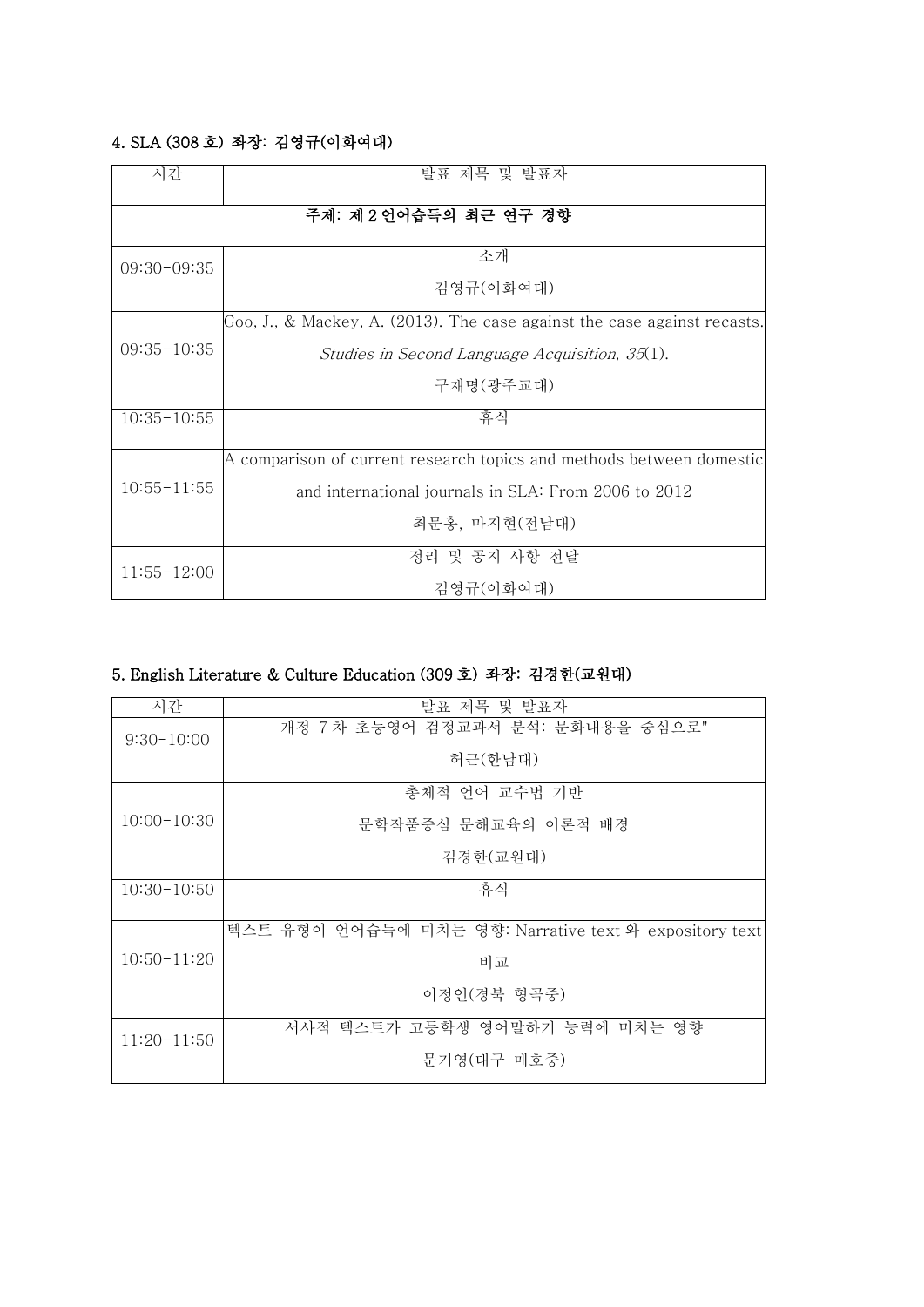| 시간            | 발표 제목 및 발표자                                          |
|---------------|------------------------------------------------------|
| $9:30-10:10$  | 교육과정에서 성취기준의 의미와 성취수준 설정<br>이문복(평가원)                 |
| $10:10-10:20$ | 휴식                                                   |
| $10:20-11:00$ | 영어과 교과교실의 유용성 증대를 위한 교수학습 방법 및 자료 개발<br>이인철(온양 한올중)  |
| $11:00-11:10$ | 휴식                                                   |
| $11:10-11:50$ | 고교 기본과목 on-off line 교수 학습 모형 및 콘텐츠 개발<br>안상원(서울 신수중) |

#### 6. Materials & Curriculum Development (310 호) 좌장: 임찬빈(평가원)

## 7. Teaching Young Learners (303 호) 좌장: 박선호(경인교대)

| 시간              | 발표 제목 및 발표자                             |
|-----------------|-----------------------------------------|
| $14:30-14:55$   | 영어 라디오 공익 광고를 활용한 초등영어 수업 모형 개발 및 적용    |
|                 | 김명희(부천 부흥초)                             |
| $14:55 - 15:20$ | 영어 사이버가정학습 촉진 프로그램 운영이 초등영어 학습에 미치는 효과  |
|                 | 박미정(남안초)                                |
|                 | 초등영어 학습부진아를 위한 문화이해 중점 방과후 영어수업 모형 개발 및 |
| $15:20-15:45$   | 적용                                      |
|                 | 주혜영(상미초)                                |
| $15:45 - 16:10$ | 영어 아동영화의 코퍼스 기반 초등영어 어휘 및 연어 분석과 자료집 개발 |
|                 | 홍성준(양벌초)                                |
| $16:10-16:35$   | 자기평가 및 동료평가를 통한 내국인 및 원어민 교사 초등영어 팀티칭   |
|                 | 금선숙(부천 상인초)                             |
|                 | 초등영어 학습자와 교사가 인식하는 불안감(Anxiety)         |
| $16:35 - 17:00$ | 황인태(공세초)                                |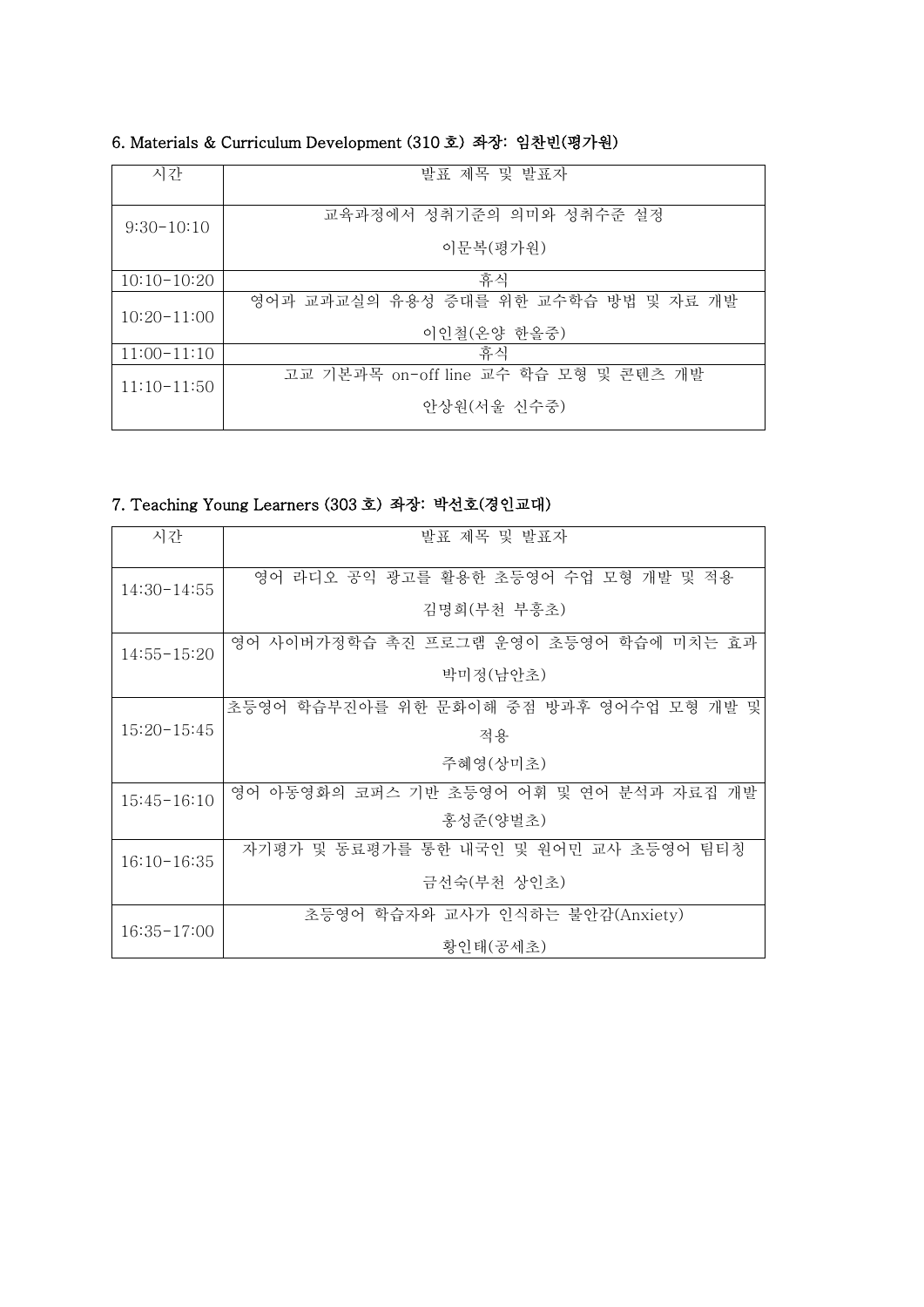| 시간                | 발표 제목 및 발표자                                                           |  |  |
|-------------------|-----------------------------------------------------------------------|--|--|
| 주제: 구성주의 기반 교실 수업 |                                                                       |  |  |
| $14:30-15:00$     | Socio-constructivist and political views on teachers'                 |  |  |
|                   | implementation of two types of reading comprehension approaches       |  |  |
|                   | 방준(부산외대)                                                              |  |  |
|                   | The Methodology of Task-Based Teaching by Rod Ellis (2003)            |  |  |
| $15:00 - 15:30$   | 박혜정(중앙대)                                                              |  |  |
|                   | Shehadeh, A. (2011). Effects and student perceptions of collaborative |  |  |
| $15:30-16:00$     | writing in L2. Journal of Second Language Writing, 20, 286-305.       |  |  |
|                   | 남미영(계명대)                                                              |  |  |
|                   | Self-directed teacher development                                     |  |  |
| $16:00-16:30$     | Mike Street(영국문화원)                                                    |  |  |
| $16:30-17:00$     | Classroom based assessment for young learners                         |  |  |
|                   | Lee Sohyoung(영국문화원)                                                   |  |  |

#### 8. ELT Methodology (304 호) 좌장: 임정완(대구대)

#### 9. ESP (307 호) 좌장: 전지현(이화여대)

| 시간            | 발표 제목 및 발표자                                                         |  |  |
|---------------|---------------------------------------------------------------------|--|--|
|               | 주제: Professional English: 과제와 전망                                    |  |  |
| $14:30-15:00$ | 공과대학의 영어교과과정과 제도                                                    |  |  |
|               | 하종범(금오공대)                                                           |  |  |
|               | Between Scylla and Charybdis: Textbook selection for junior college |  |  |
| $15:00-15:30$ | students in service departments                                     |  |  |
|               | 이희구(인하공전)                                                           |  |  |
| $15:30-15:50$ | 휴식                                                                  |  |  |
|               | 항공사 영어인터뷰 과정                                                        |  |  |
| $15:50-16:20$ | 이관수(인하공전)                                                           |  |  |
| $16:20-16:50$ | Professional English: Present and Future                            |  |  |
|               | 전지현(이화여대)                                                           |  |  |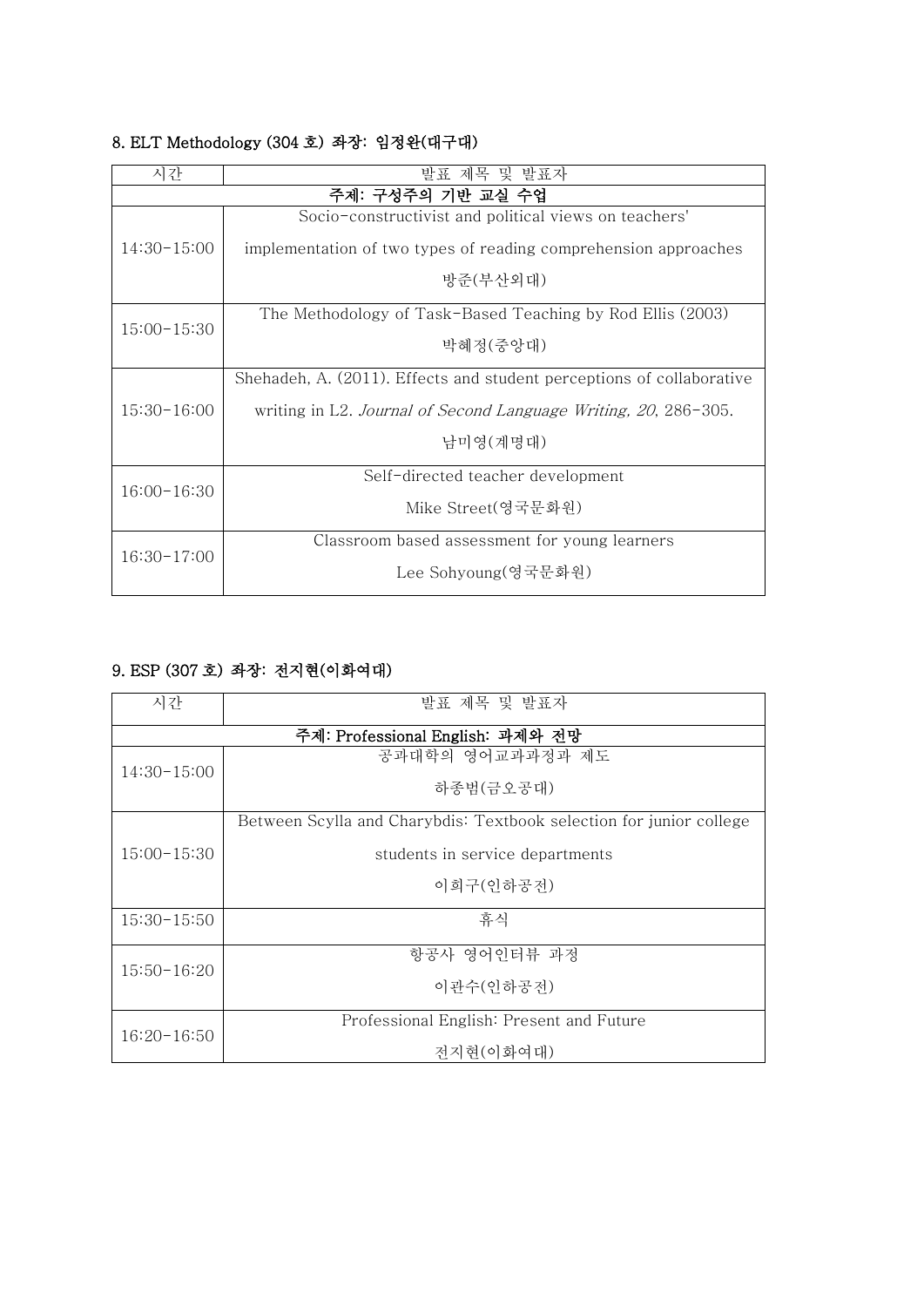#### 10. TEE (308 호) 좌장: 성귀복(인하대)

| 시간            | 발표 제목 및 발표자                                                          |  |  |
|---------------|----------------------------------------------------------------------|--|--|
|               | 주제: New Approaches to and Perspectives in TEE                        |  |  |
| $14:30-15:10$ | Reconceptualizing TEE: Towards LEE                                   |  |  |
|               | 이효신(건국대)                                                             |  |  |
|               | The Use of Directives in Korean Elementary School English Classrooms |  |  |
| $15:10-15:50$ | 박재은(KICE)                                                            |  |  |
| $15:50-16:10$ | 휴식                                                                   |  |  |
|               | Teacher Training and TEE: What can we learn from Finland?            |  |  |
| $16:10-16:50$ | Andrew Finch(경북대)                                                    |  |  |

### 11. ICT (309 호) 좌장: 김정렬(교원대)

| 시간                         | 발표 제목 및 발표자                                                            |  |
|----------------------------|------------------------------------------------------------------------|--|
| 주제: 스마트교육을 통한 영어교육의 실제성 회복 |                                                                        |  |
| $14:30-15:00$              | Teach for America and its implications for us; Can smart learning help |  |
|                            | us?                                                                    |  |
|                            | (What makes a good teacher and what makes a better world?)             |  |
|                            | 황경호(KTOIC)                                                             |  |
|                            | 스마트(SMART)러닝을 통한 영어교육의 실제성 회복                                          |  |
| $15:00-15:30$              | 김정렬(교원대)                                                               |  |
| $15:30-15:50$              | 휴식                                                                     |  |
| $15:50-16:20$              | 초등학교 영어 어휘학습용 E-book 콘텐츠 개발 및 효과성 검증에 대한                               |  |
|                            | 연구                                                                     |  |
|                            | 전희철(초당초)                                                               |  |
| $16:20-16:50$              | TaLK 직중 온라인 연수가 영어과 심화연수에 주는 시사점                                       |  |
|                            | 전영주(목원대)                                                               |  |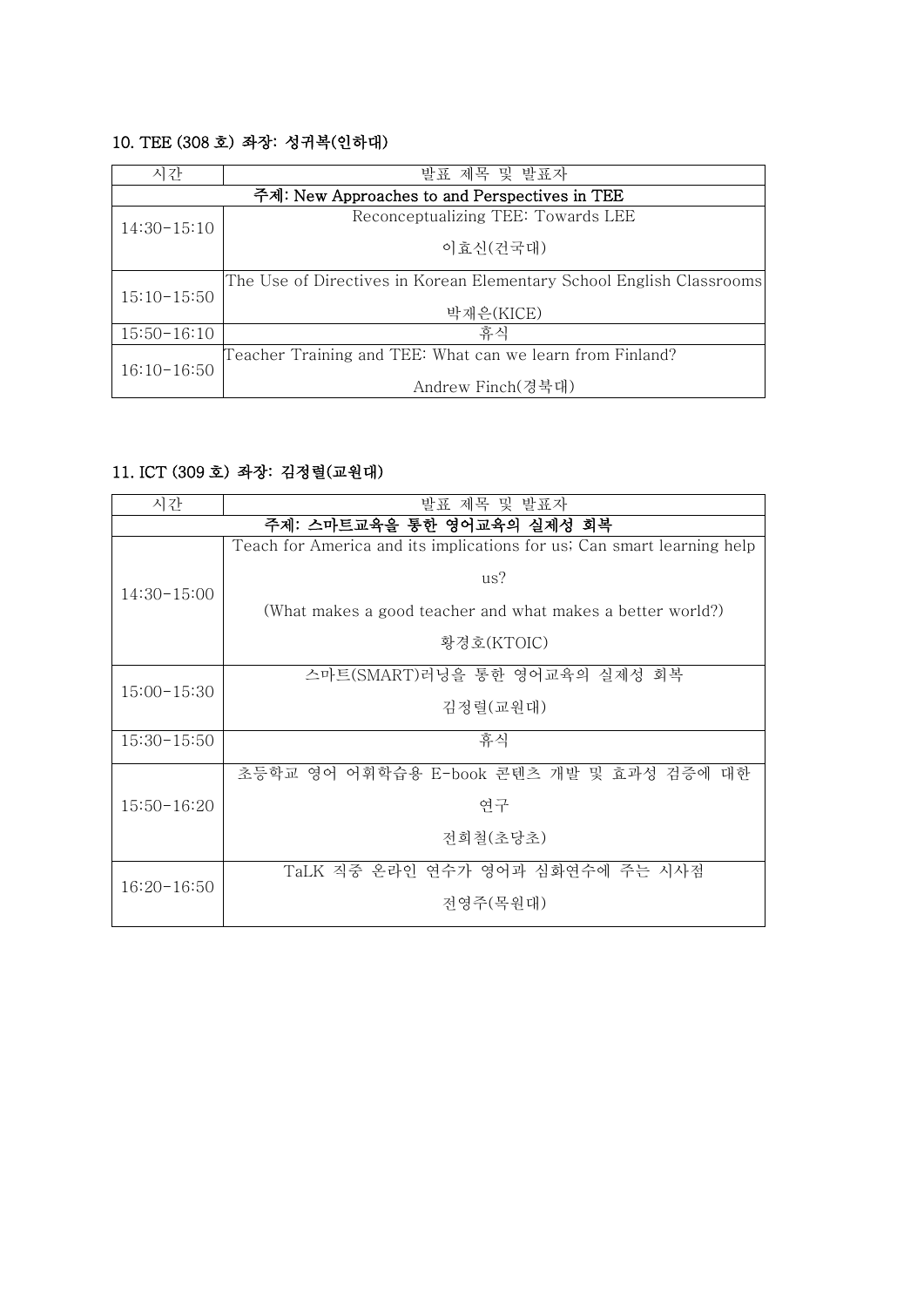| 시간                                     | 발표 제목 및 발표자                     |
|----------------------------------------|---------------------------------|
| 주제: 음성인식 기술 기반 초등영어 말하기 평가 개발 및 타당도 분석 |                                 |
| $14:30-15:10$                          | 음성인식 기술 기반 말하기 평가: 시험 설계 지침서    |
|                                        | 이영식(한남대)                        |
| $15:10-15:50$                          | 초등 영어 말하기 평가 문항 및 평가 척도 개발      |
|                                        | 정태영(육사)                         |
| $15:50-16:10$                          | 휴식                              |
| $16:10-16:50$                          | 음성인식 기술 기반 말하기 평가 알고리즘 및 타당도 분석 |
|                                        | 김정태(배재대)                        |

#### 12. English Testing (310 호) 좌장: 정태영(육사)